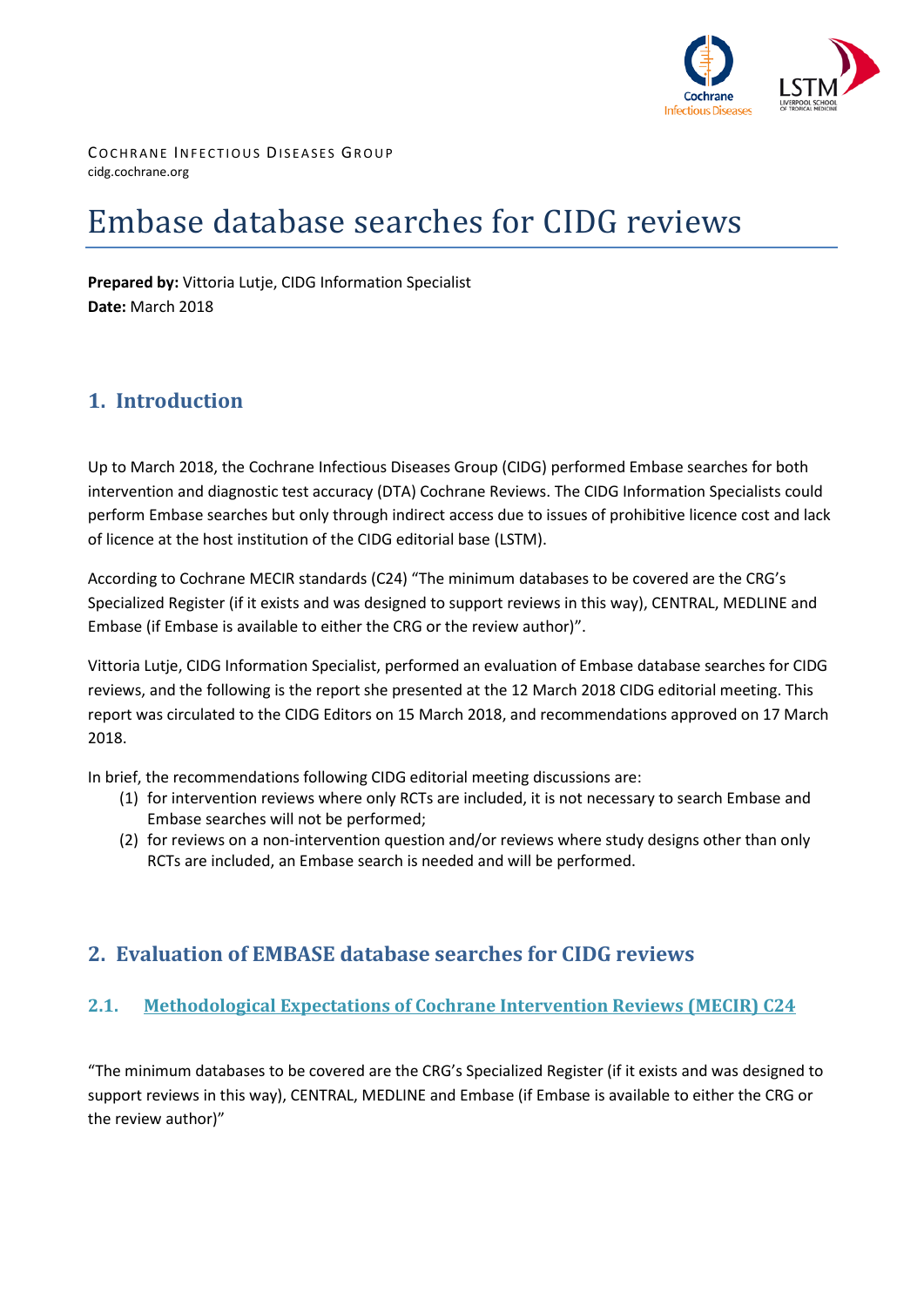# **2.2. Embase RCTs and CCTs included in CENTRAL:**

Embase is being searched regularly for reports of trials by Cochrane. Current screening process (from January 2017): Records with the publication type RCT are loaded into CENTRAL in the issue following the month they appeared in Embase. Records for which CENTRAL eligibility is unclear go through a two-stage screening process using Cochrane's RCT machine classifier and Cochrane's new platform, Cochrane Crowd, which have been built as part of Project Transform's Evidence Pipeline. These records are included in CENTRAL. For details see Section S.3.2.2. Handbook (update 2018).

### **2.3. General characteristics of Embase vs MEDLINE [\(http://www.clinfo.eu/databases](http://www.clinfo.eu/databases-literature-searches/)[literature-searches/\)](http://www.clinfo.eu/databases-literature-searches/)**

| <b>MEDLINE</b>                                      | Embase                                           |
|-----------------------------------------------------|--------------------------------------------------|
| Over 23 million references to journal articles      | Over 31 million indexed records                  |
| More than 5600 journals                             | More than 8500 indexed peer-reviewed<br>journals |
| 1946 to present with some older material            | Biomedical literature from 1947 to present       |
| Indexed with NLM Medical Subject Headings<br>(MeSH) | Elsevier Life Science thesaurus Emtree           |

The indexing of articles differs between the both databases, thus, sometimes leading to different results of a given search strategy. EMBASE focuses more on drugs and chemicals whereas MEDLINE offers a lot of publications in the fields of dentistry, nursing and veterinary medicine.

#### **2.4. Poor precision of Embase searches (large number of Emtree index terms used)**

- Embase uses a large number of Emtree index terms for each records (an average of 3 to 4 major terms and up to 50 minor terms. In comparison, MEDLINE records may contain an average of 10 to 20 index terms)
- The volume of index terms can lead to poor precision in Embase searches (large proportions of irrelevant records retrieved).
- This experience has led to informal, pragmatic recommendations that search results can be reduced by carrying out searches of subject headings combined with subheadings (qualifiers) and/or searches with subject headings limited to those with a major focus (major headings).

Glanville J, Kaunelis D, Mensinkai S, Picheca L. Pruning Emtree: does focusing Embase subject headings impact search strategy precision and sensitivity?[Internet]. Ottawa: CADTH, 2015 Apr. <https://www.cadth.ca/pruning-emtree-embase>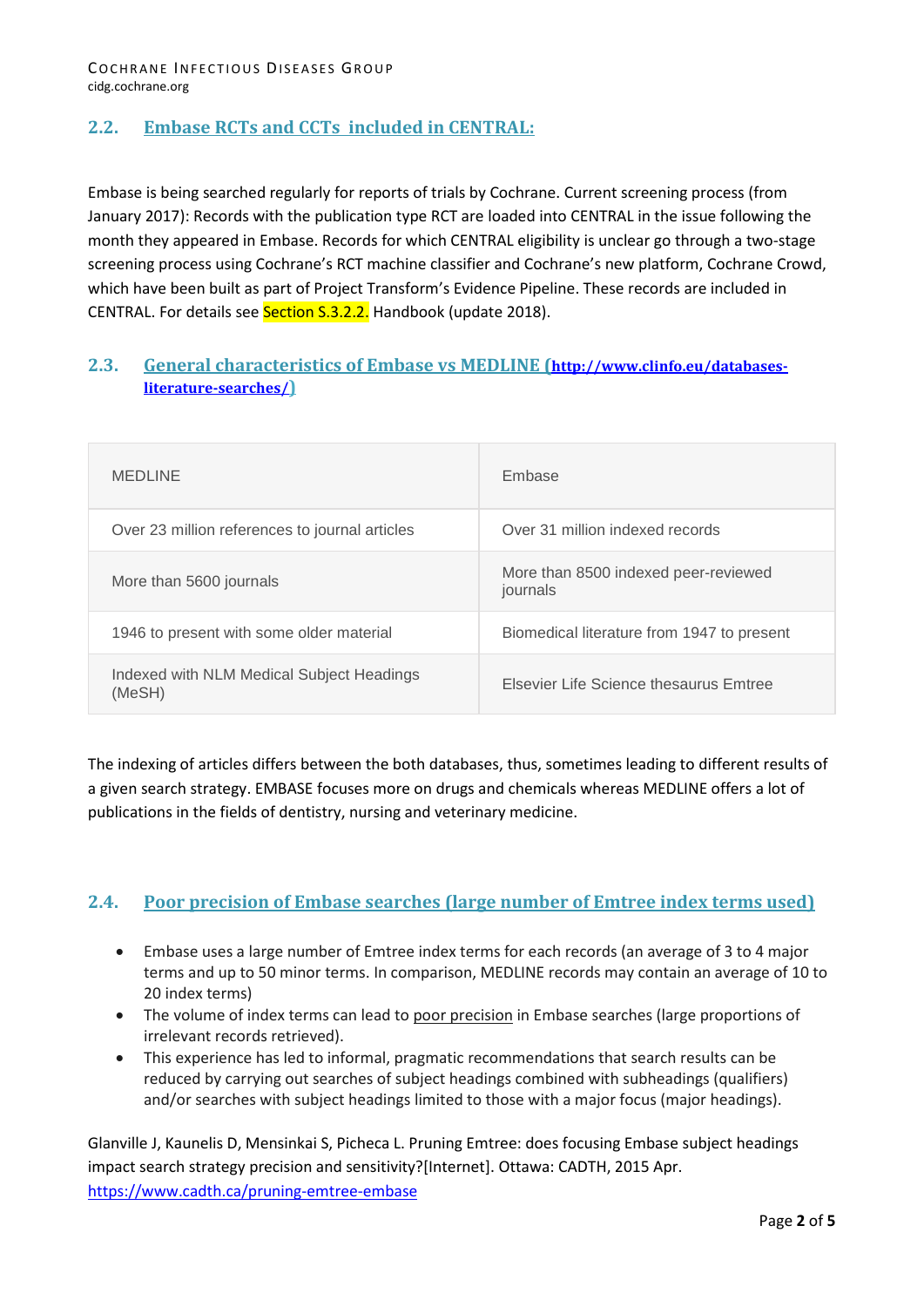## **2.5. Other published evaluations of Embase searches**

**Bramer et al 2017: Optimal database combinations for literature searches in systematic reviews: a prospective exploratory study.** Analyzes 58 SRs, not only Cochrane, of different topics and including different study designs (9% limited to RCTs only,). The combination of Embase, MEDLINE, Web of Science Core Collection, and Google Scholar performed best, achieving an overall recall of 98.3 and 100% recall in 72% of systematic reviews. Of the five reviews that included only RCTs, four reached 100% recall if MEDLINE, Web of Science, and Google Scholar combined were complemented with Cochrane CENTRAL.

**Hartling et al 2016: The contribution of databases to the results of systematic reviews: a cross-**

**sectional study.** Analyzes SRs with at least one meta-analysis from three Cochrane Review Groups: Acute Respiratory Infections (ARI), Infectious Diseases (ID), Developmental Psychosocial and Learning Problems (DPLP). For CIDG reviews, yield was highest for Medline (92 %), Embase (81 %), and BIOSIS (67 %). Restricting meta-analyses to trials that appeared in Medline + BIOSIS yielded fewest changes with 1 meta-analysis changing in statistical significance.

**Several studies comparing database performance for SR in specific topics (anesthesiology, musculoskeletal disorders, acute kidney injury..) =** variable efficiency depending on topic, need to search additional databases.

## **2.6. Analysis of included studies in recently published new CIDG reviews**

| <b>Review title</b>                                                                                                 | <b>Published in Cochrane</b><br>library/search date | <b>Study types</b><br>included       | Number of includes studies/source                |
|---------------------------------------------------------------------------------------------------------------------|-----------------------------------------------------|--------------------------------------|--------------------------------------------------|
|                                                                                                                     |                                                     |                                      |                                                  |
| Mosquito repellents for                                                                                             | February 2018/June 2017                             | RCT <sub>s</sub>                     | 10 included studies/8 in PubMed, 2               |
| malaria prevention                                                                                                  |                                                     | cluster RCTs                         | from CENTRAL (conference                         |
|                                                                                                                     |                                                     |                                      | abstracts)                                       |
| Interventions to increase<br>tuberculosis case<br>detection at primary<br>healthcare or<br>community-level services | November<br>2017/December 2016                      | RCts or<br>parallel<br>groups trials | 17 included studies/all in PubMed                |
| Rapid diagnostic tests for<br>typhoid and paratyphoid<br>(enteric) fever                                            | May 2017/March 2016                                 | Diagnostic                           | 37 included studies/34 in PubMed, 3<br>in Embase |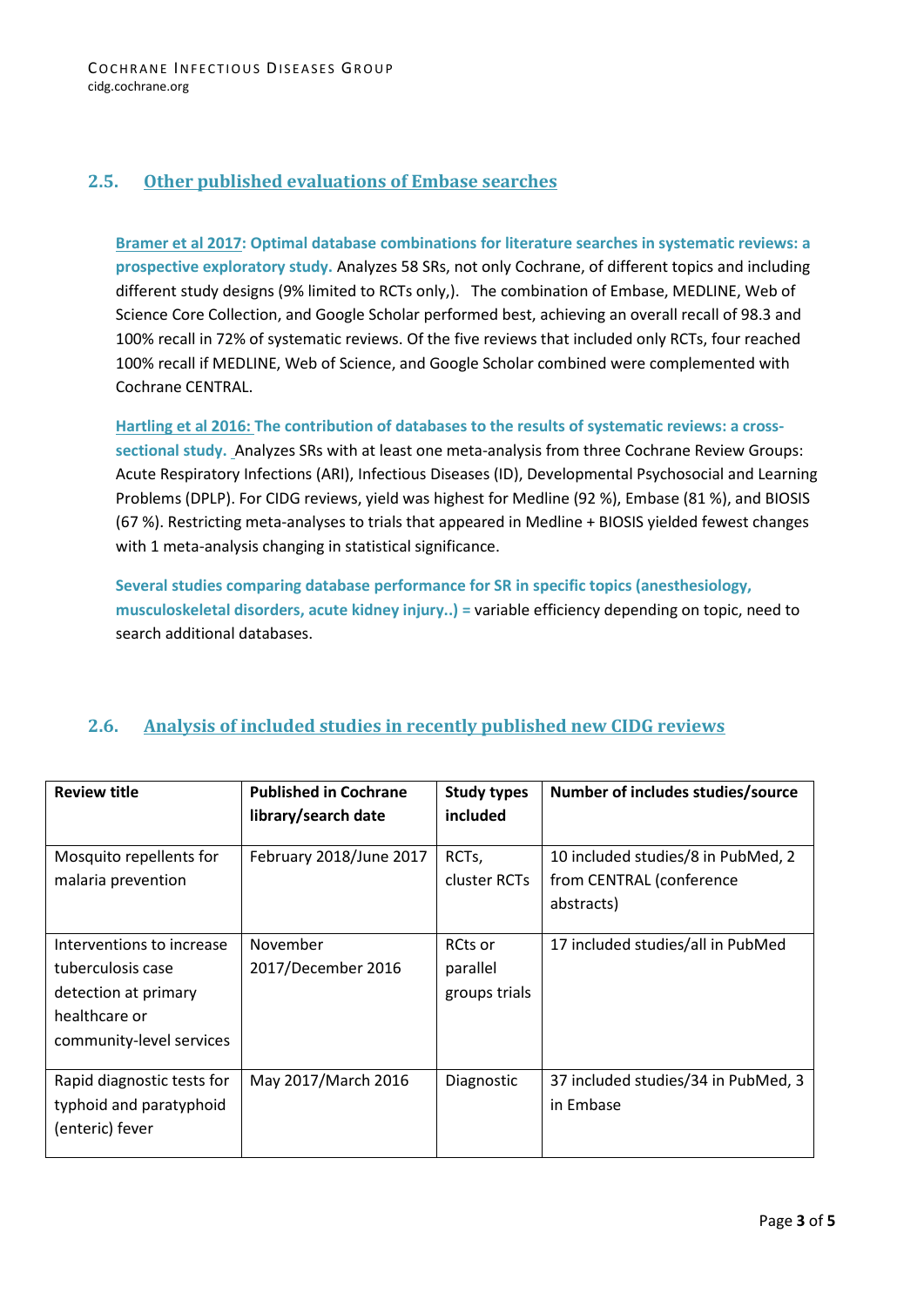| Vitamin D<br>supplementation for<br>preventing infections in<br>children under five years<br>of age               | November 2016/June<br>2016      | <b>RCTs</b>                       | 4 included studies/all in PubMed                                                      |
|-------------------------------------------------------------------------------------------------------------------|---------------------------------|-----------------------------------|---------------------------------------------------------------------------------------|
| Six-month therapy for<br>abdominal tuberculosis                                                                   | November<br>2016/September 2016 | <b>RCts</b>                       | 3 included studies/all in PubMed                                                      |
| Fixed-dose combinations<br>of drugs versus single-<br>drug formulations for<br>treating pulmonary<br>tuberculosis | May 2016/November<br>2015       | <b>RCTs</b>                       | 13 included studies in 19 articles/16<br>in PubMed, 3 from CIDG register<br>(CENTRAL) |
| Lateral flow urine<br>lipoarabinomannan assay<br>for detecting active<br>tuberculosis in HIV-<br>positive adults  | May 2016/February 2015          | Diagnostics                       | 12 included studies/9 in PubMed, 3<br>in Embase (conference abstracts)                |
| Ivermectin versus<br>albendazole or<br>thiabendazole for<br>Strongyloides stercoralis<br>infection                | January 2016/August<br>2015     | <b>RCts</b>                       | 7 trials/6 in PubMed, 1 from CIDG<br>register                                         |
| Interventions to improve<br>water quality for<br>preventing diarrhoea                                             | October 2015/November<br>2014   | RCTs, quasi-<br>RCTs, and<br>CBAs | 55 studies in 68 articles/ 63 in<br>PubMed, 4 dissertations, 1 book                   |
| Incentives and enablers<br>to improve adherence in<br>tuberculosis                                                | September 2015/June<br>2015     | <b>RCTs</b>                       | 12 trials/all in PubMed                                                               |
| Vector and reservoir<br>control for preventing<br>leishmaniasis                                                   | August 2015/January<br>2015     | <b>RCts</b>                       | 14 studies/all in PubMed                                                              |
| Tafenoquine for<br>preventing relapse in<br>people with Plasmodium<br>vivax malaria                               | April 2015/April 2015           | <b>RCTs</b>                       | 3 studies/all in PubMed                                                               |